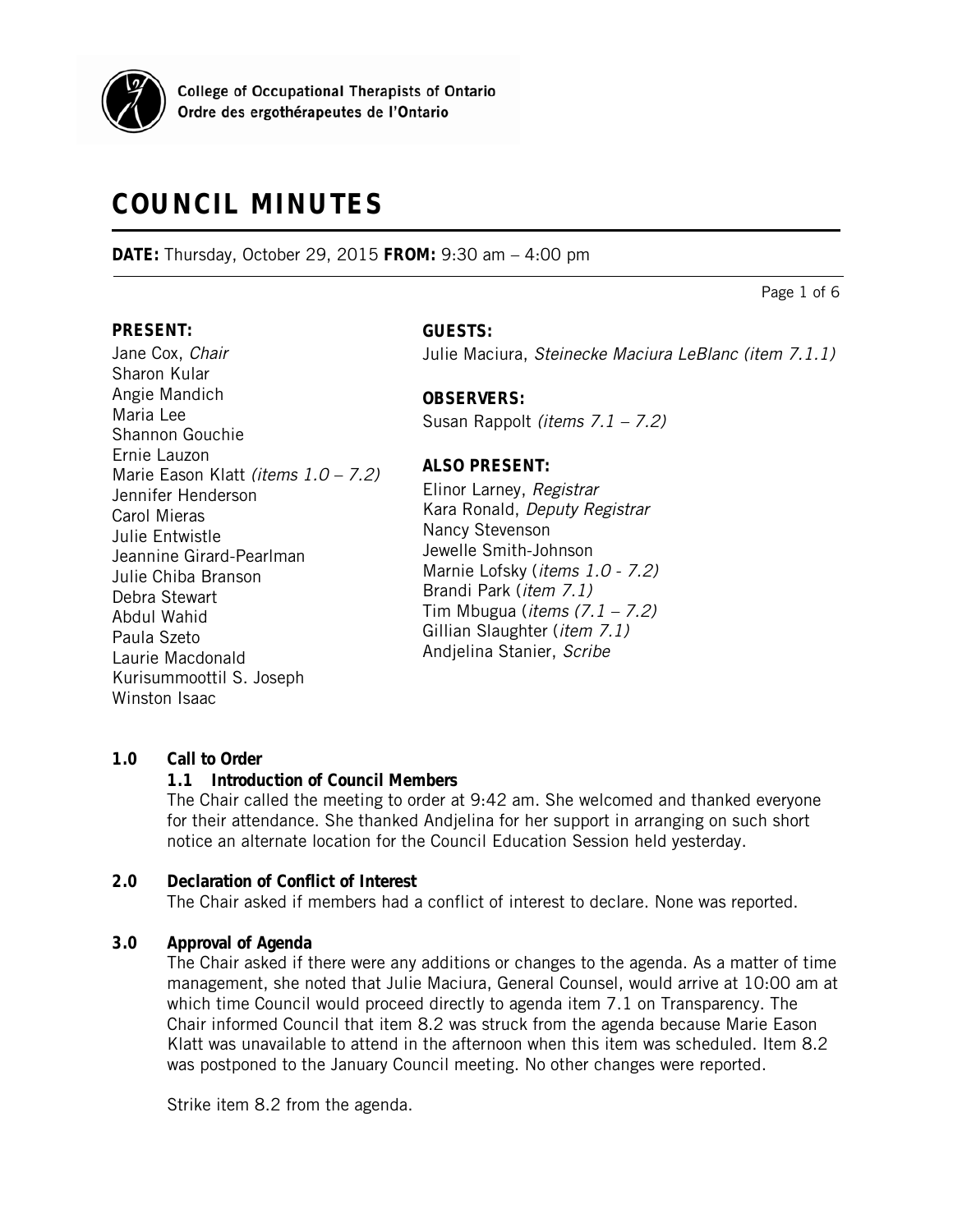MOVED BY: Laurie Macdonald SECONDED BY: Sharon Kular

**THAT** the agenda be approved as amended.

## **CARRIED**

#### **4.0 Approval of Minutes**

**4.1 Draft Council Minutes of June 18, 2015**

The Chair asked if there were any edits to the draft Council minutes of June 18, 2015. None were reported.

MOVED BY: Maria Lee SECONDED BY: Paula Szeto

**THAT** the draft minutes of the June 18, 2015 Council meeting be approved as presented.

## **CARRIED**

#### **5.0 Registrar's Report**

**5.1 Registrar's Report** Council reviewed the Registrar's written report.

#### **5.2 Registrar's Presentation**

The Registrar took Council on a visual presentation which reported on the outcomes of 11 areas of focus for 2015/16 linked to the Strategic Plan. She responded to questions and comments from Council members.

#### **6.0 Finance**

## **6.1 August 2015 Financial Report and Balance Sheet**

Council reviewed the financial report and balance sheet.

MOVED BY: Jeannine Girard-Pearlman SECONDED BY: Carol Mieras

**THAT** Council approves the August 2015 Financial Report and August 2015 Balance Sheet, as presented.

## **CARRIED**

#### **7.0 Business Arising**

.

#### **7.1 Transparency**

#### **7.1.1 Phase 2: ICRC Dispositions**

Gill Slaughter presented draft bylaws which would permit publication on the College's public register of information related to SCERPs, cautions-in-person and undertakings as issued by the Inquires, Complaints and Reports Committee. Gill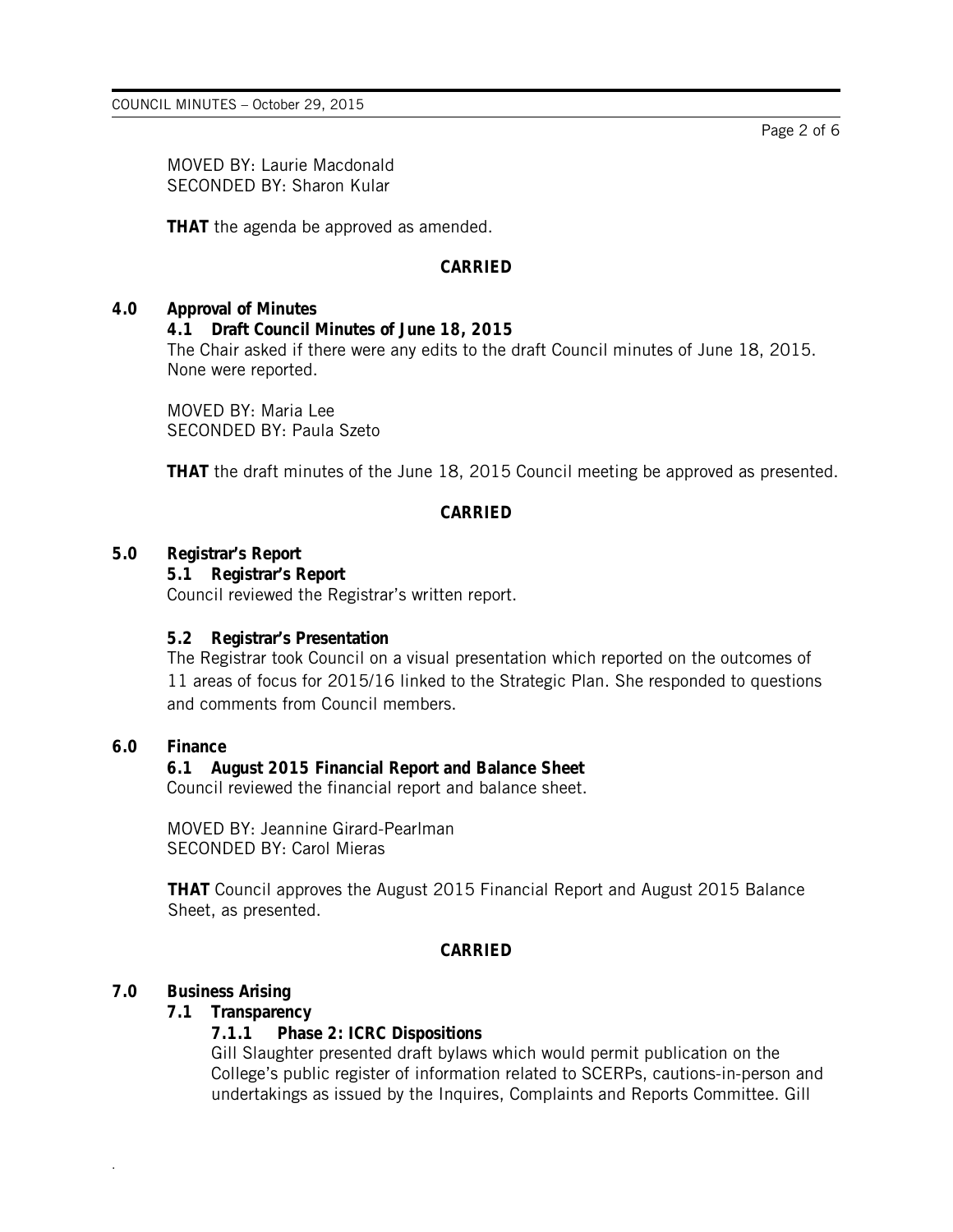and Julie Maciura responded to questions from Council and provided recommendations. A discussion took place.

MOVED BY: Shannon Gouchie SECONDED BY: Ernie Lauzon

**THAT** Council approves for stakeholder consultation the proposed bylaws related to the publication of three ICRC outcomes, specified continuing education or remediation programs (SCERPs), cautions-in-person and undertakings, on the public register.

### **CARRIED**

### **7.1.2 Publication of Council Agendas, Minutes and Highlights of Council Meetings on the College Website**

The Chair explained that in an effort to increase transparency of College processes, Council is asked to consider the publication of materials related to Council meetings on the College website.

MOVED BY: Shannon Gouchie SECONDED BY: Kurisummoottil S. Joseph

**THAT** Council approves publication of Council agendas prior to Council Meetings on the College website for all Council Meetings held after October 29, 2015, and that the Council agenda for the Council Meeting held on October 29, 2015 be published on the College website after that meeting.

#### **CARRIED**

MOVED BY: Shannon Gouchie SECONDED BY: Marie Eason Klatt

**THAT** Council approves publication of Council minutes dated on or after October 29, 2015, once adopted or approved by Council, on the College website.

#### **CARRIED**

MOVED BY: Shannon Gouchie SECONDED BY: Kurisummoottil S. Joseph

.

**THAT** Council approves publication of a short summary of Council meetings (such as highlights of the Council meeting) prior to Council approval of the minutes for those Council meetings, effective immediately.

#### **CARRIED**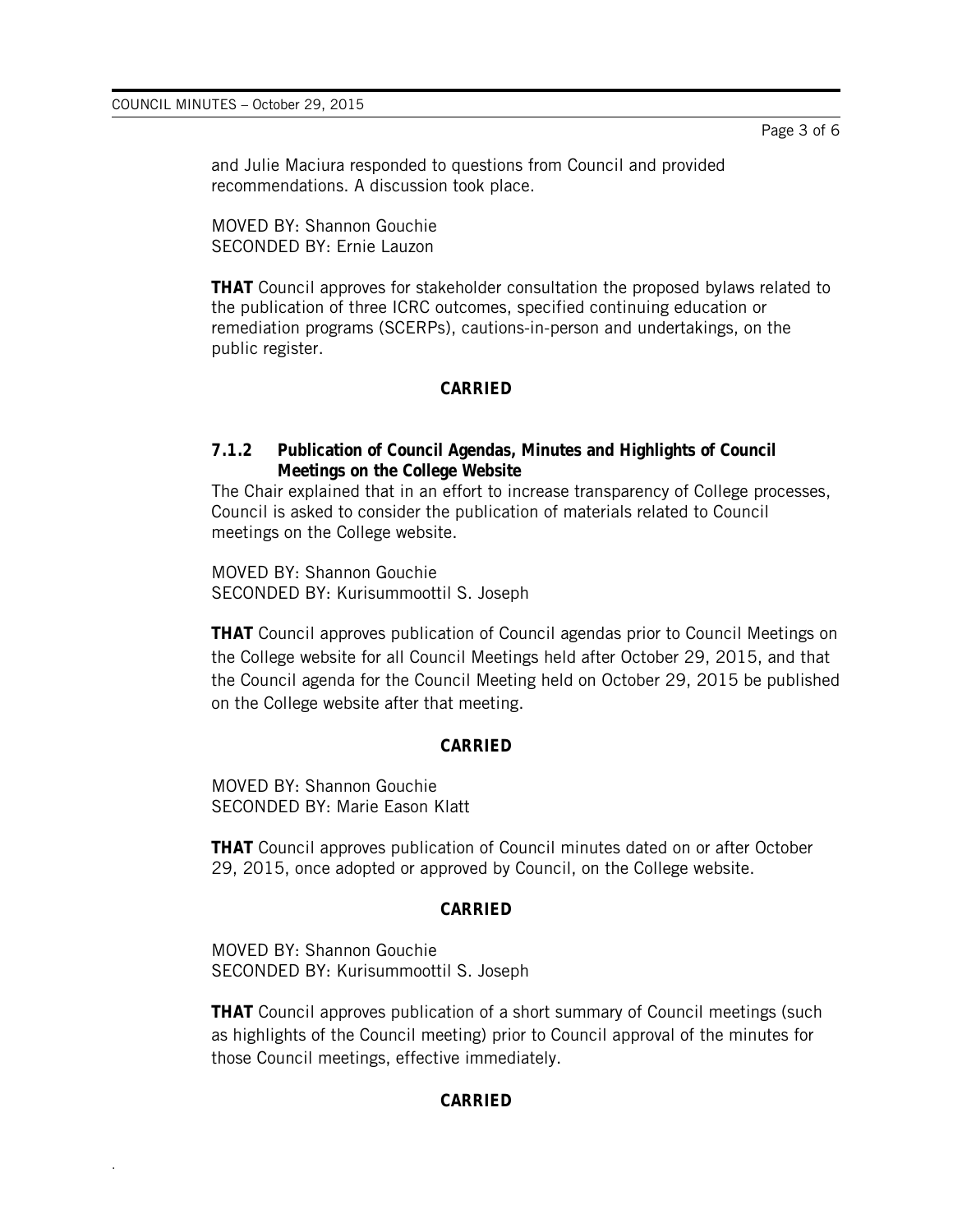### **7.2 Use of Title, Credentials & Specialization**

Kara Ronald took Council on a visual presentation and provided an overview of issues related to re-defining the College's position on the Use of Title, Credentials & Specialization. A discussion took place.

MOVED BY: Maria Lee SECONDED BY: Debra Stewart

**THAT** Council approves a revision to the College's position on 'Use of Title' that would permit registrants to display and publish credentials granted for education and training programs that meet specified criteria and comply with the approved format for display.

#### **DEFEATED**

Marie Eason Klatt left the meeting at this time.

MOVED BY: Shannon Gouchie SECONDED BY: Carol Mieras

**THAT** Council approves the development of a process, for future Council approval, that would permit registrants to display and publish credentials granted for education and training programs that meet specified criteria and comply with the approved format for display.

#### **CARRIED**

#### **8.0 Council Development**

**8.1 Presentation by Carol Mieras, Chair, Registration Committee** Carol Mieras took Council on a visual presentation and provided an overview of the work of the Registration Committee.

#### **9.0 Roundtable – Open debrief on Council Education Event**

The Chair asked Council members to complete and submit their education session evaluation forms. Council made recommendations to include further development and implementation to build on the base knowledge of the Governance policy model.

## **10.0 Environmental Scan**

Council members provided various updates on changes in systems and information of interest that impact the practice of occupational therapy.

## **11.0 Committee/Task Force Reports**

**11.1 Executive**

.

Report submitted by Jane Cox.

**11.1.1 Practice Issues Subcommittee**

Report submitted by Shannon Gouchie.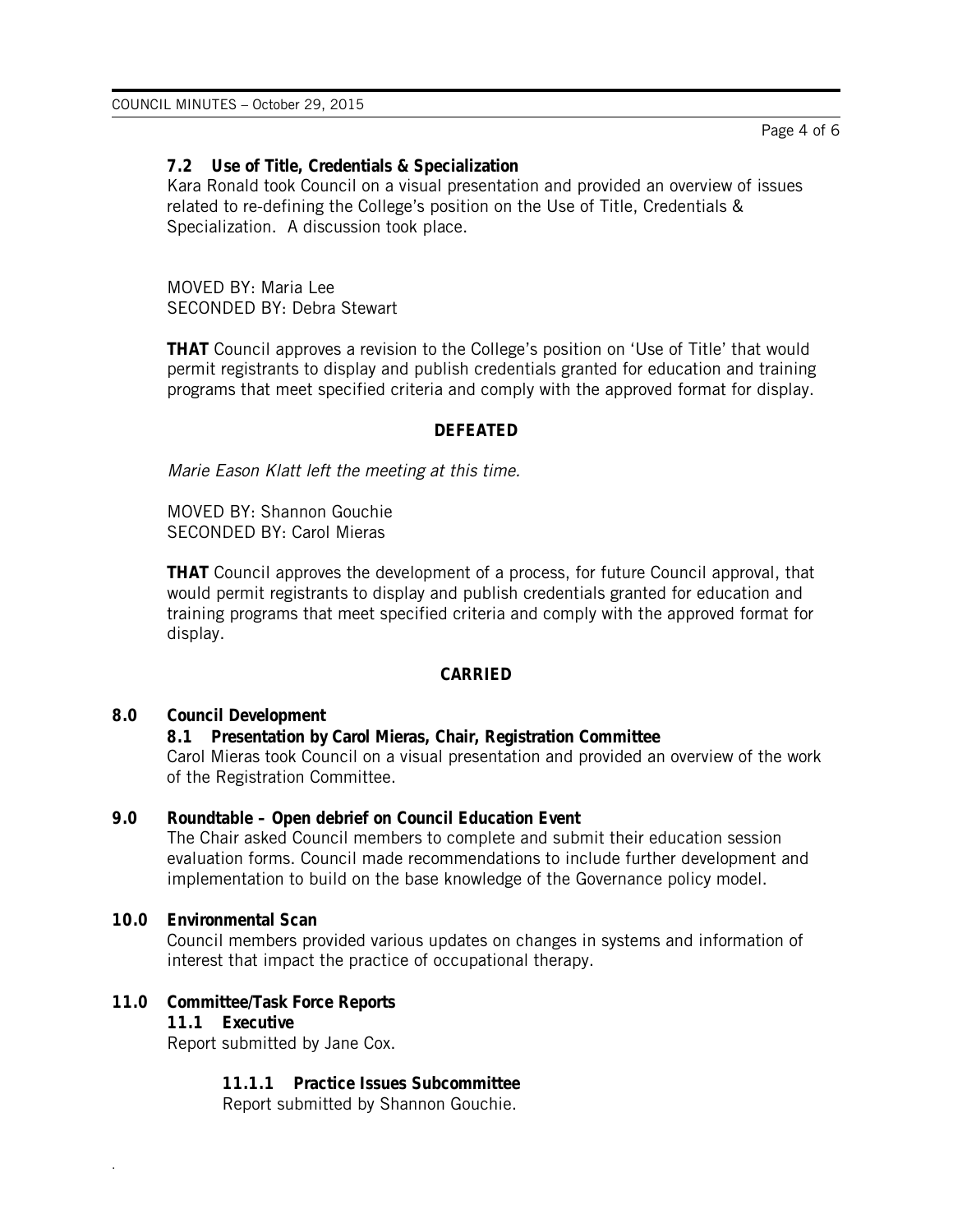## **11.2 Registration**

Report submitted by Carol Mieras.

#### **11.3 Inquiries, Complaints and Reports** Report submitted by Marie Eason Klatt

#### **11.4 Discipline Committee**

Report submitted by Julie Entwistle

### **11.5 Fitness to Practise**

Report submitted by Julie Chiba Branson.

### **11.6 Quality Assurance Committee**

Report submitted by Angie Mandich.

## **11.7 Patient Relations**

Report submitted by Jennifer Henderson.

## **12.0 Other Business**

## **12.1 Council Evaluation**

The Chair asked Council members to complete and submit their Council Meeting Evaluation Forms. She encouraged members to make comments for future improvements.

#### **13.0 Next Meetings**

Thursday, January 28, 2016, 9:00 am – 3:30 pm Thursday, March 31, 2016, 9:00 am – 4:00 pm Thursday, June 23, 2016, 9:00 am – 3:30 pm

#### **14.0 Adjournment**

.

There being no further business, the meeting adjourned at 2:30 pm.

MOVED BY: Jeannine Girard-Pearlman SECONDED BY: Carol Mieras

**THAT** the meeting be adjourned.

#### **CARRIED**